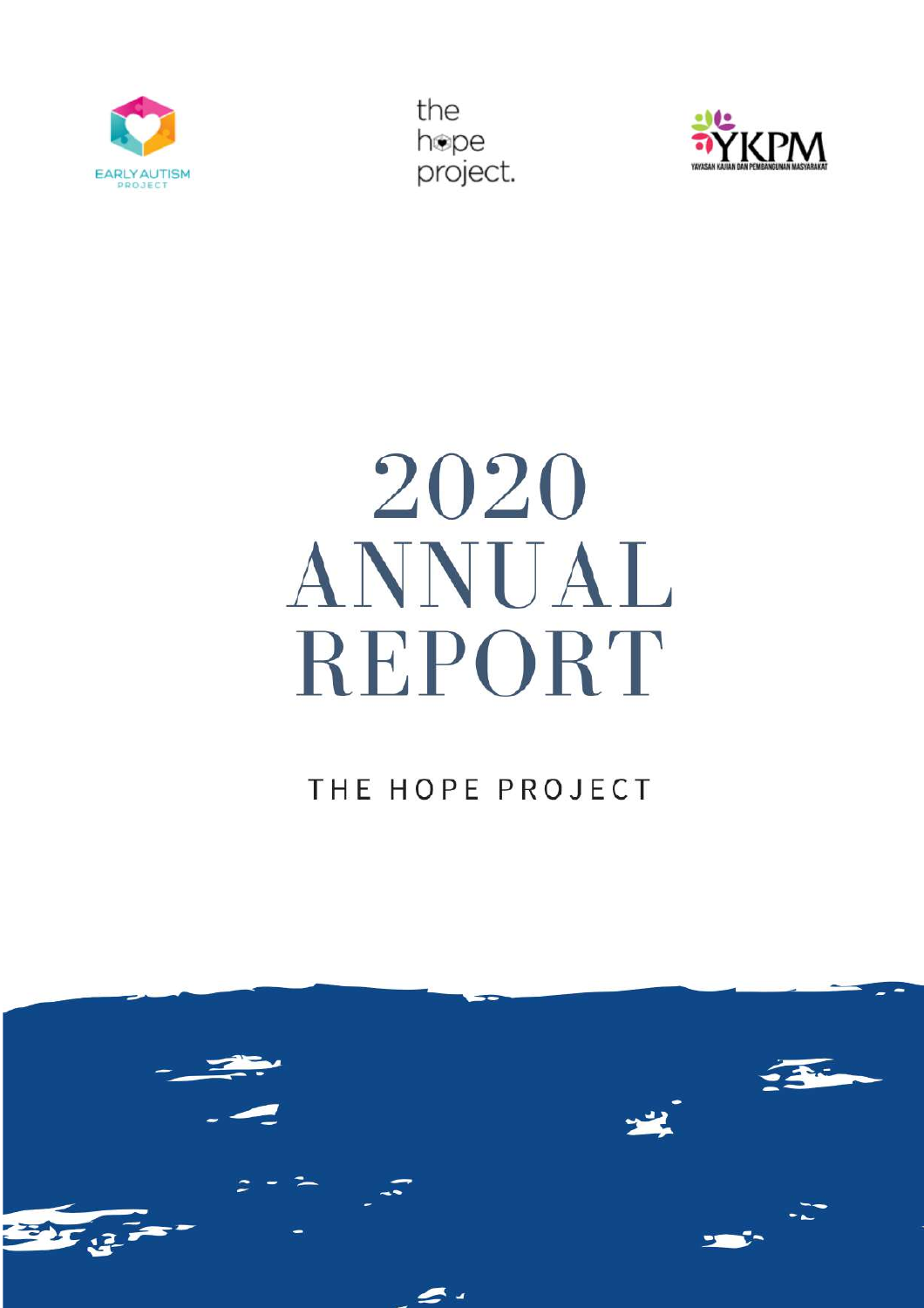

the<br>h®pe<br>project.

|                | 3               |
|----------------|-----------------|
|                | $4 - 10$        |
|                | $11 - 14$       |
|                | $15 - 18$       |
|                | 19              |
|                | $20 - 23$       |
| Moving forward | $24 - 25$       |
|                | 26              |
|                | <b>CONTENTS</b> |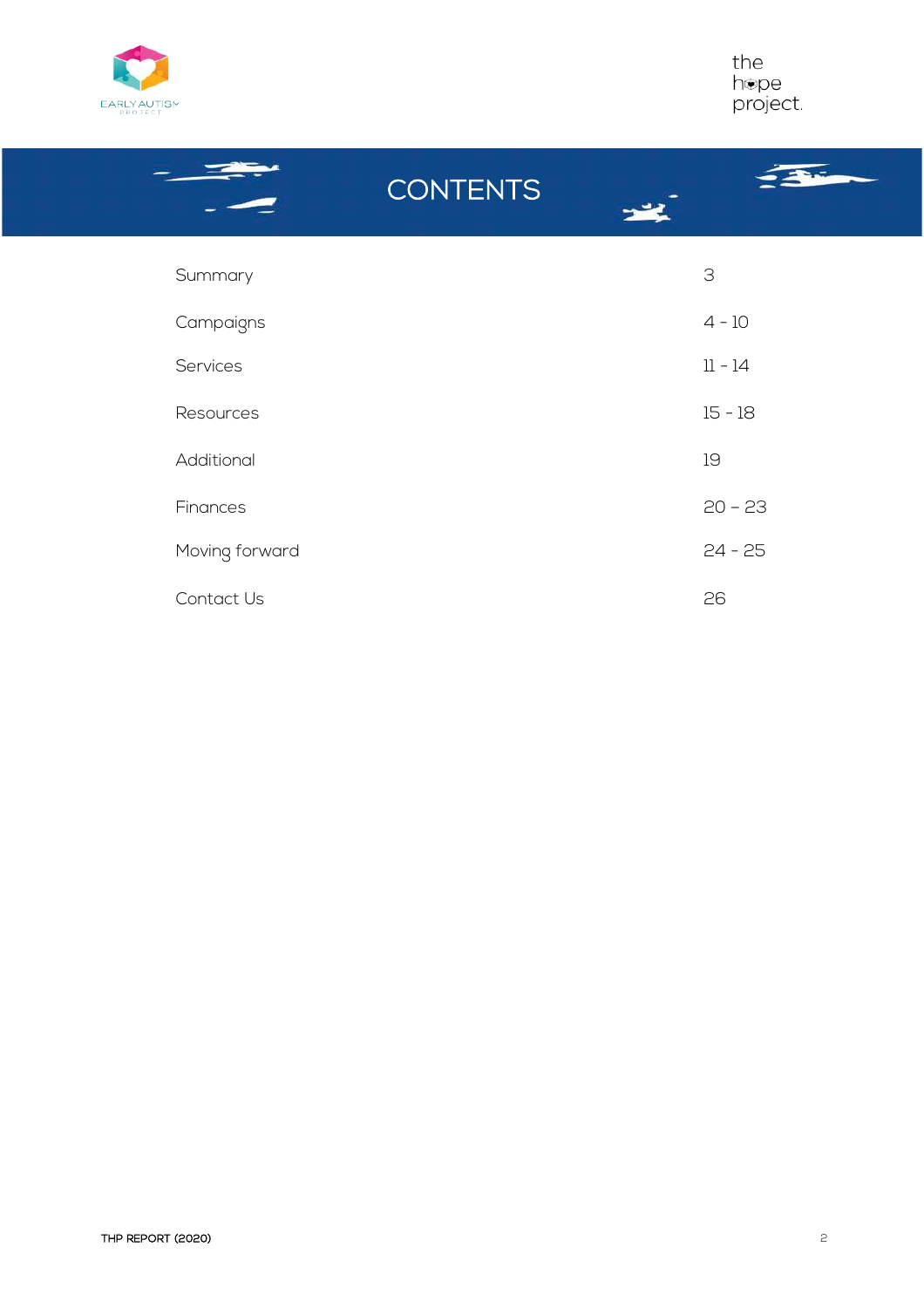



2020 has definitely been an unprecedented but nonetheless eventful year for all of us here at The Hope Project. Celebrating World Autism Awareness Month this year in the midst of a global health crisis, we have set out to focus on making an impact through remote options like social media and have placed various physical presentations on hold. In a 'bigger than ever' approach, we continued our #lovesomeonewithautism social media campaign again in order to raise awareness and acceptance for individuals with Autism.

In efforts to reach more individuals and with thanks to donors of The Hope Project, we were able to launch our 'Autism at Home" online resource platform! To top it all off, we were also graced with more opportunities to train 5 more Pusat Pemulihan Dalam Komuniti (PDK) centres from our partnership with The Ministry of Women, Family and Community Development.

This report details the outworking of the project for 2020 as well as the financial outcomes within this time period. Produced internally, this report aims to uphold the core values of accountability and transparency in managing a non-profit initiative that collaborates with various sectors of the community for the best interests of individuals with autism.

For any further information about The Hope Project, contact projects@autismmalaysia.com or give us a call at 03 2094 0421 during our business hours: Monday to Friday [8:30am – 5:00pm].

The Hope Project was established in October 2016 by Early Autism Project Malaysia (EAP) in partnership with Yayasan Kajian dan Pembangunan Masyarakat (YKPM).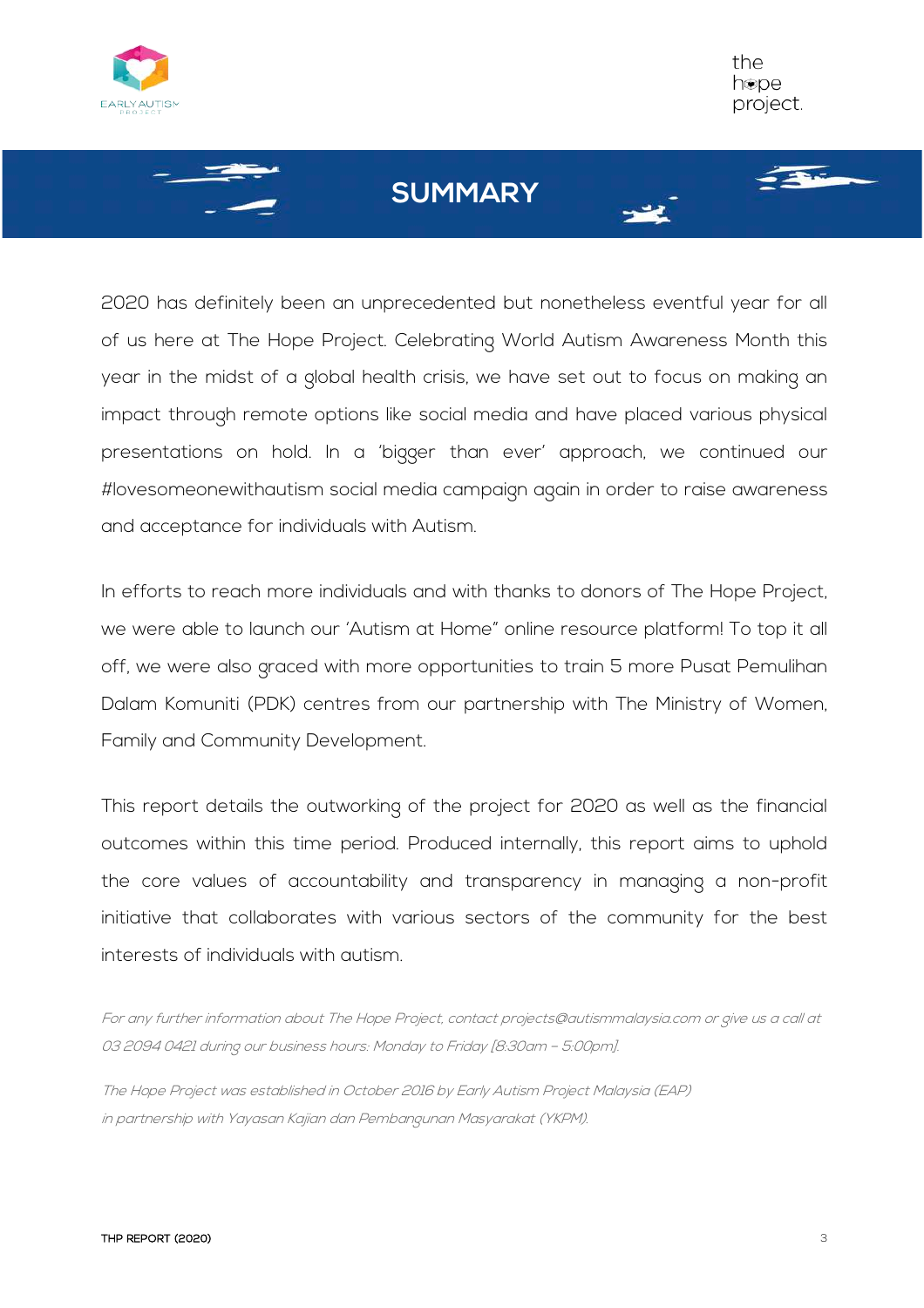

 $\sqrt{2}$ 

## **CAMPAIGNS**

# PUBLIC PRESENTATIONS & PUBLIC MEDIA INTERVIEWS

Though public gatherings have significantly reduced, we have been able to reach out the University of Cyberjaya and spoke to 60 students! Additionally, The Hope Project founder, Jochebed Isaacs was also featured in Oriental Daily and Her Inspirasi on the 8th of April. Jochebed was also invited to speak on Comma's Facebook Live and talked about managing challenging behaviours in children with Autism on the 27<sup>th</sup> of April 2020!

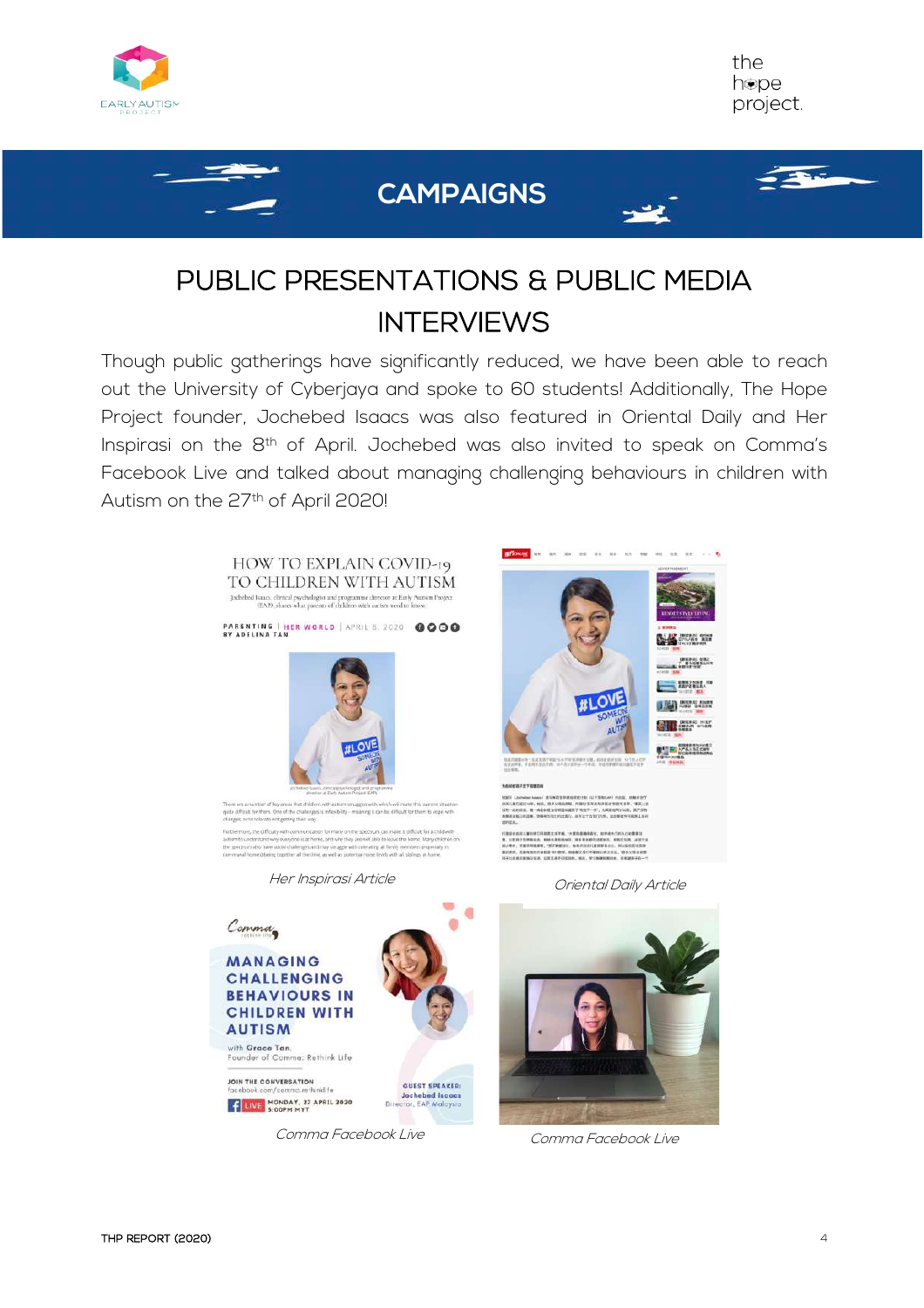

On the 28th of May 2020, Jochebed was invited to speak in a webinar by HELP University in conjunction with teacher's day on the topic: Non-formal Education – The Future of Education Initiatives. She spoke to over a 150 participants about how teachers and parents can teach individuals with autism and how to navigate online teaching!

We were also graced with an invitation for Jochebed to be featured as a speaker on Shopee Mum's Club livestream. This is a collaboration between Shopee and DoctorOnCall, featuring a series of speakers in monthly livestreams. Jochebed discussed the topic of Autism Spectrum Disorders as well as some tips for parents and community.



In November 2020, Jochebed was invited to speak across two different events. On the 13<sup>th</sup> of November, she was invited to INTAN's Program Bitarawangsa in accordance to Children's Day and spoke to 430 participants via Zoom about Autism and what the community can do in order to help individuals with Autism. On the 21st of November, she was also invite to speak to 50 Kolej Tunku Jaafar Students on Autism and her journey in this line of work.



INTAN Program Bitarawangsa KTJ Career talk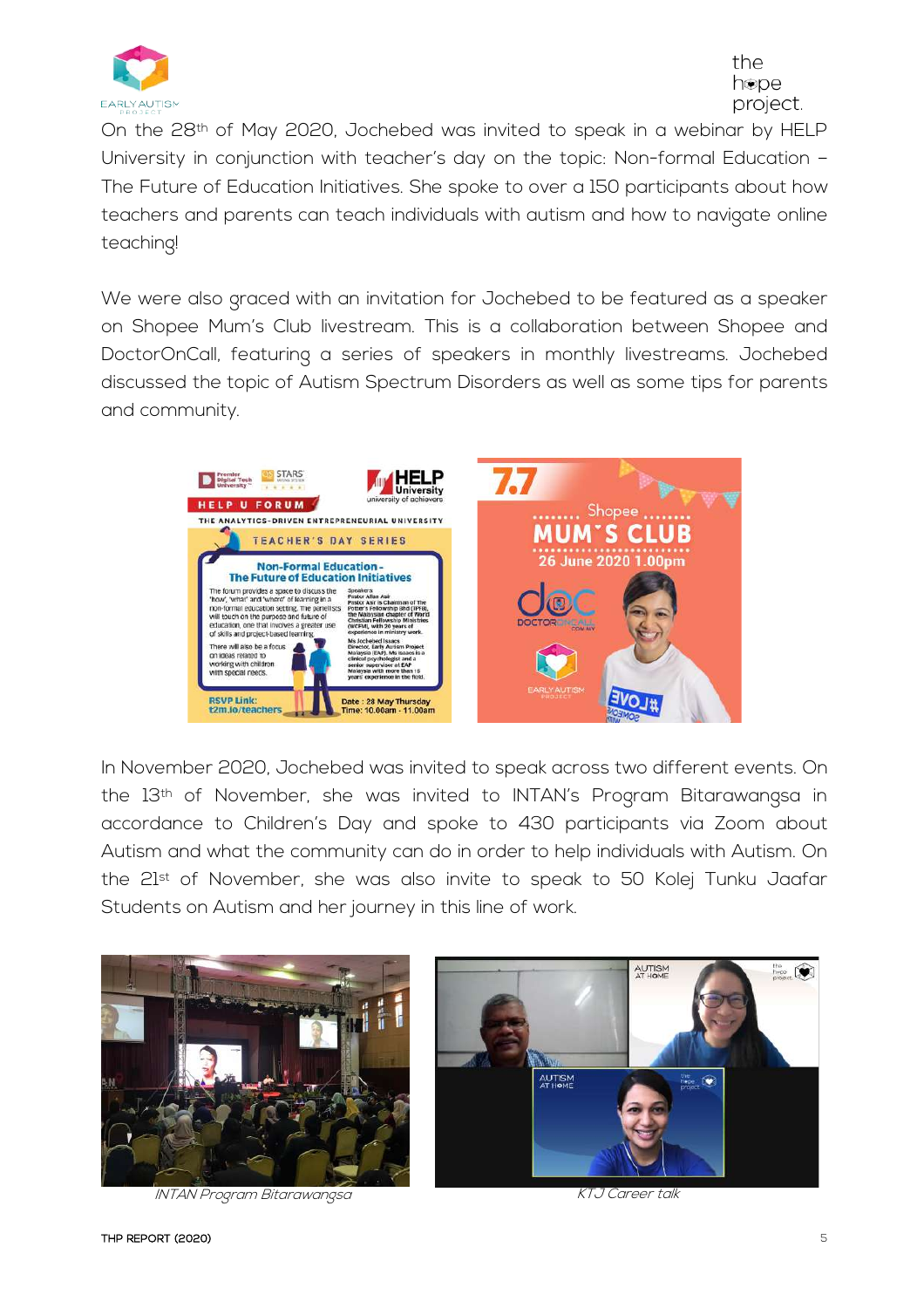

For each channel of public outreach, we continue to speak to raise awareness on autism, early detection and treatment options.

Her Inspirasi Article: https://herinspirasi.com/kem-keluarga/how-to-explain-covid-19-to-children-with-autism/2/

Oriental Daily Interview: https://www.orientaldaily.com.my/news/education/2020/04/08/334771

Help University Webinar: https://youtu.be/yRKEec6wt68

Shopee Mum's Club Oriental Daily Interview: https://live.shopee.com.my/share?from=replay&session=351811&record=944960&v iewer=2173#copy\_link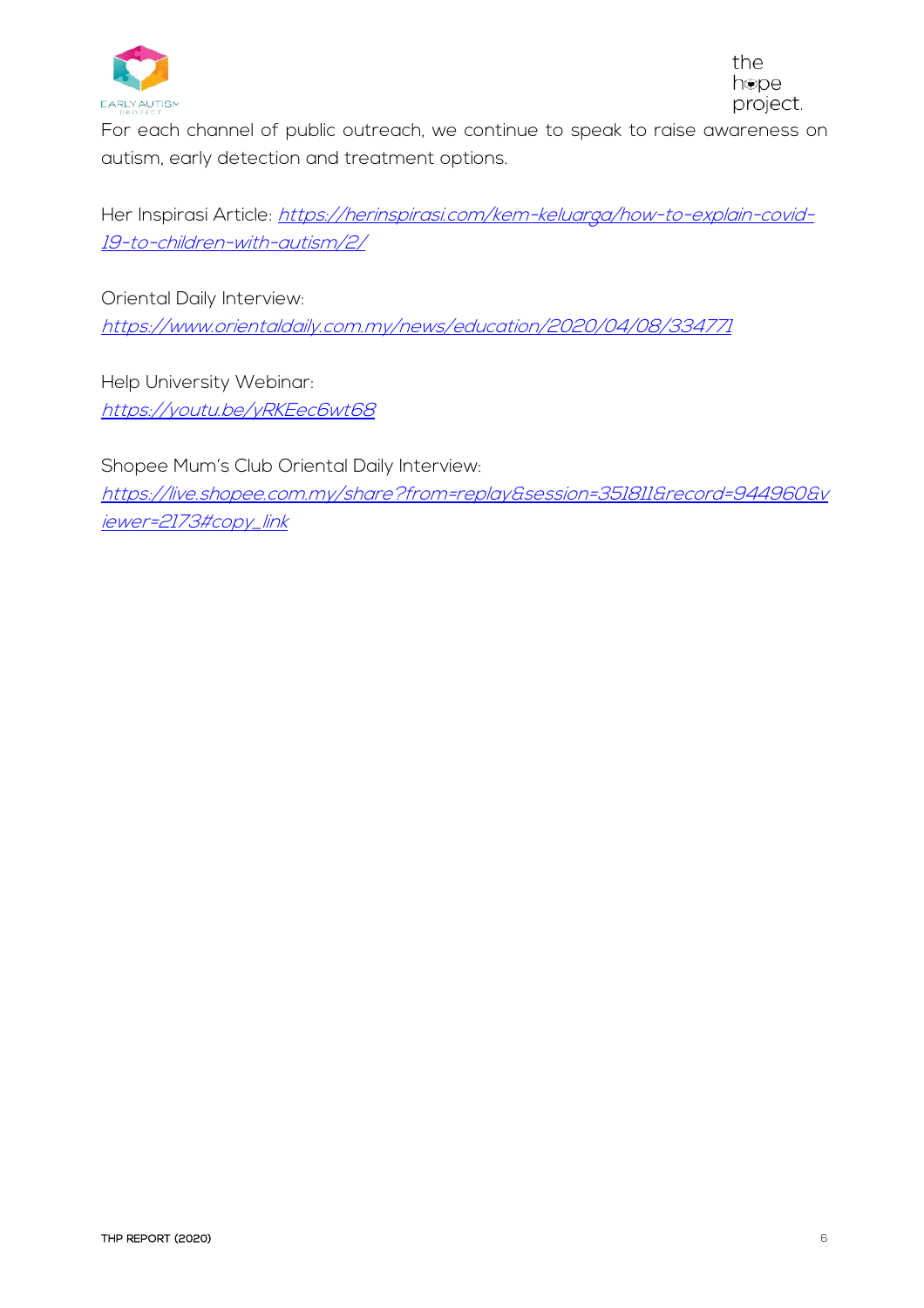

## SOCIAL MEDIA ACCEPTANCE CAMPAIGN

With our focus on our #lovesomeonewithautism campaign this year, we aim to continue raising awareness and acceptance for individuals with autism. We set out to educate and empower the public by encouraging the sharing of information regarding autism, sharing reasons why they love someone with autism as well as share in support of the campaign. This was done all across various social media platforms such as Instagram and Facebook. In all platforms, there have been over 350 posts using the hashtag #lovesomeonewithautism which included some posts from major partners such as Boost (App), GSC Cinemas and Uniqlo!



Various social media influencers also championed the cause with us!







Enderstand Lety to wave.<br>Today in support for World Autism Awareness Day, I<br>am wearing blue  $\bigvee_{n=1}^{\infty} A^n$ Repost @eapmalaysia<br>Today is World Autism Awareness Day! 1:59 children<br>have autism and almost 80% are able to c their typical age with early diagnosis and effective<br>treatment! Know the signs and act early today! Let's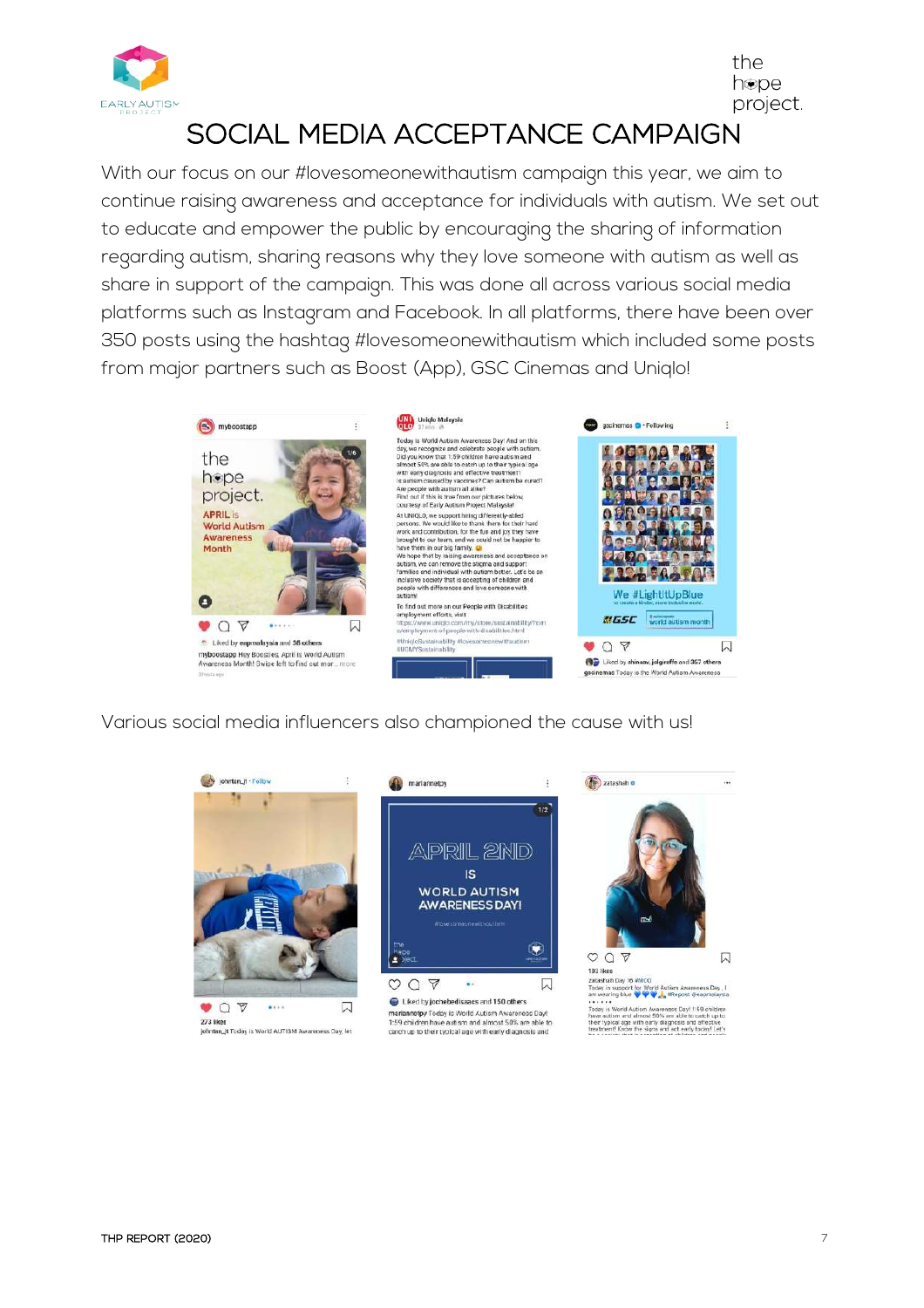

'KINDNESS IS COOL' CAMPAIGN VIDEO

the h⊛pe project.

For our social media campaign, we also launched our campaign video featuring one of our star kiddos, Titan! This video is suitable for children of all ages to learn more about individual differences, learning that it is okay to be different and how we can be kind to one another.

As of the end of April, the video has garnered a total of 58,800 views online through Facebook, YouTube and Instagram.



'Kindness is Cool' campaign video can be viewed here: https://www.youtube.com/watch?v=RKz1gWogmig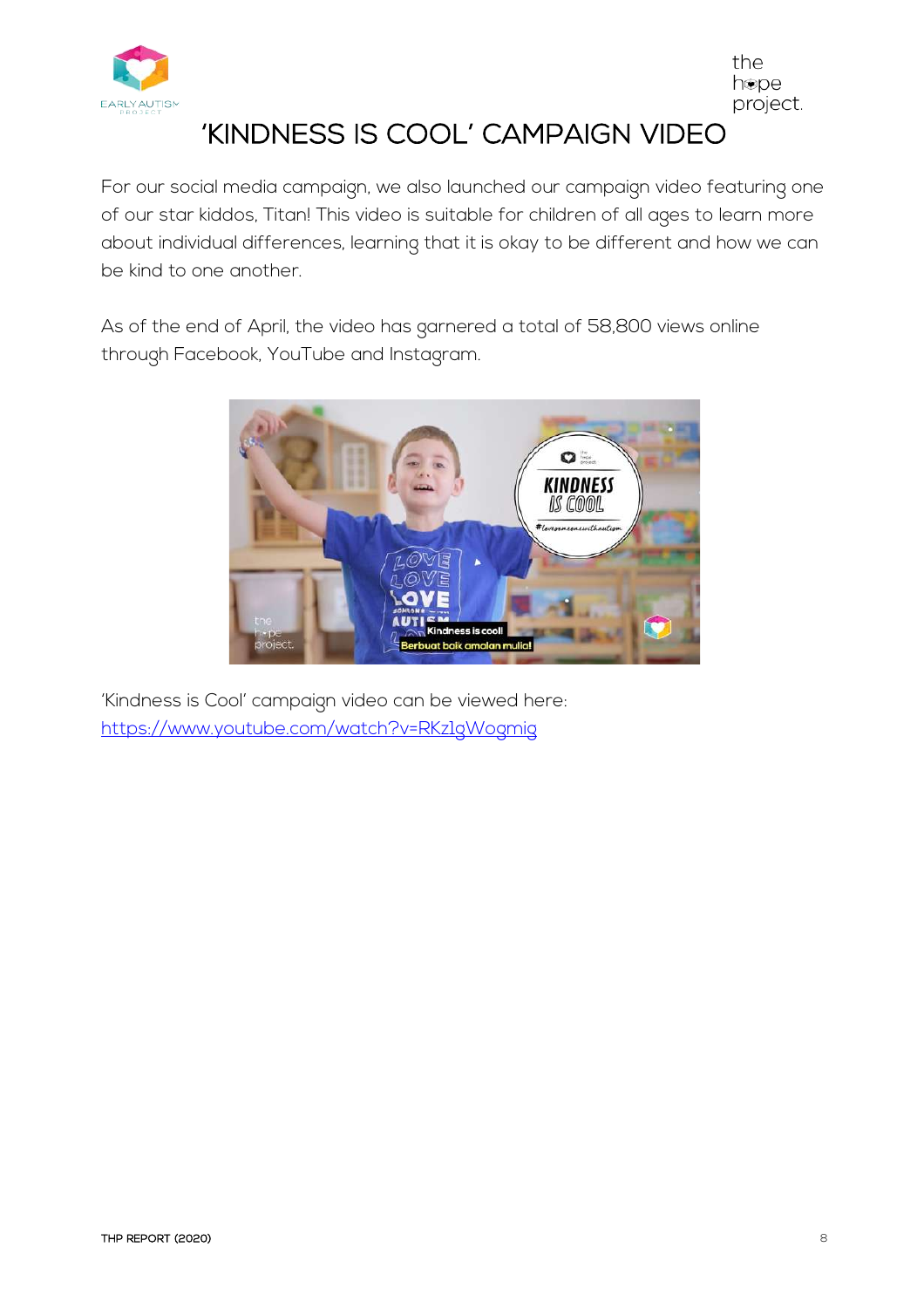

## AUTISM AWARENESS BILLBOARD ADS

Throughout the entire month of April 2020, UNILINK has given in kind ad time on 5 billboards across the Klang Valley in support for our World Autism Awareness Month campaign. With the exposure time, we aimed to continue raising awareness on autism and encouraging families to act early upon noticing any red flags for autism. Our campaign advertisement was displayed across 5 different locations as per below:

- 1. Jalan Bukit Bintang, Kuala Lumpur
- 2. Sri Hartamas (Sprint Highway), Kuala Lumpur
- 3. LDP near Sri Pentas, Kuala Lumpur
- 4. LDP near Kompleks Sukan PKNS, Selangor
- 5. LDP near Sunway City, Selangor

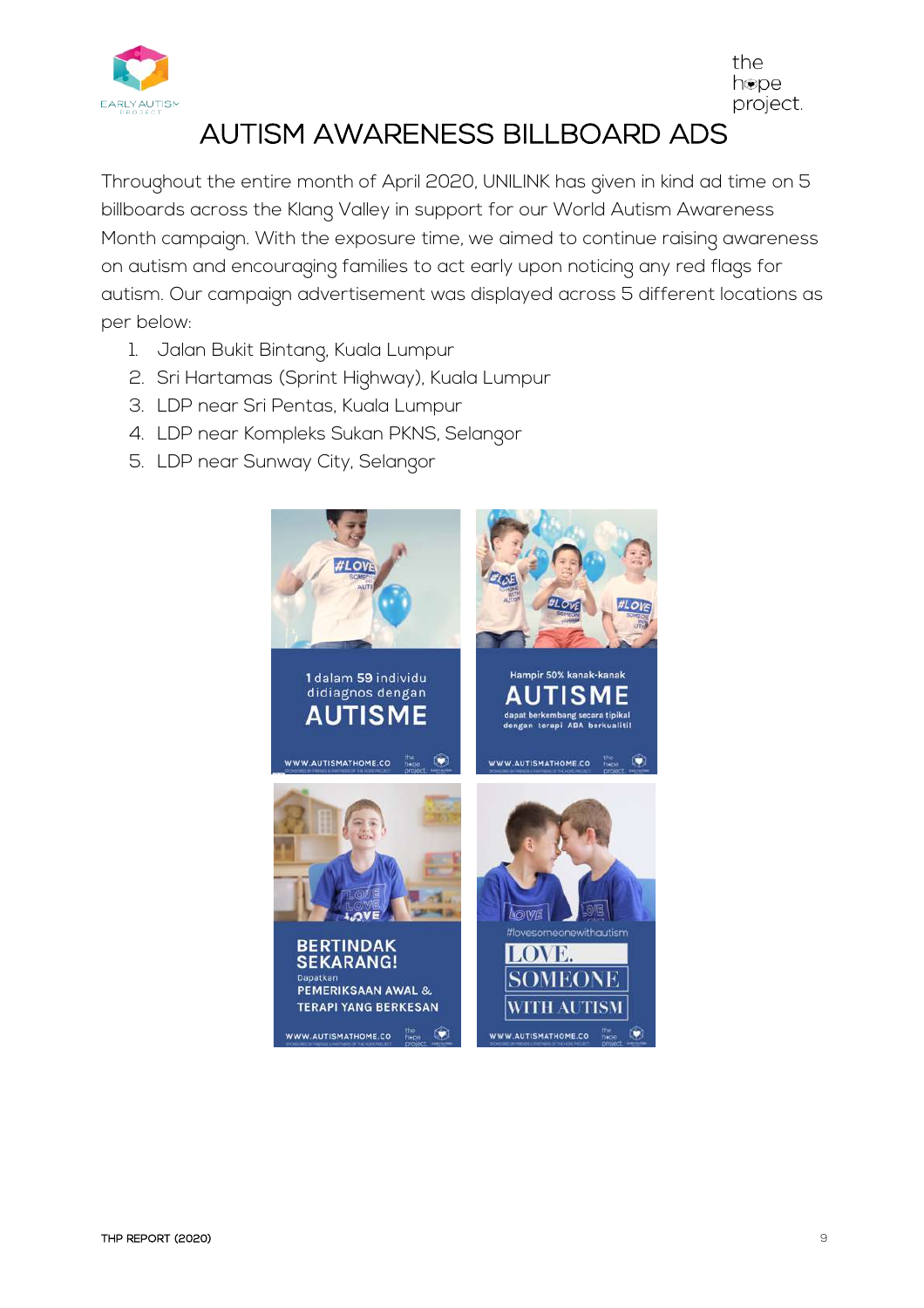

the hope project. WORLD AUTISM AWARENESS MONTH HIGHLIGHT VIDEO

For all that we have done in the month of April in conjunction with World Autism Awareness Month, we produced a highlight video to increase awareness as well as further celebrate the various collaborations that we have been able to be a part of.



You can view our WAAM 2020 highlight video here: https://youtu.be/YLy5uC2rWTo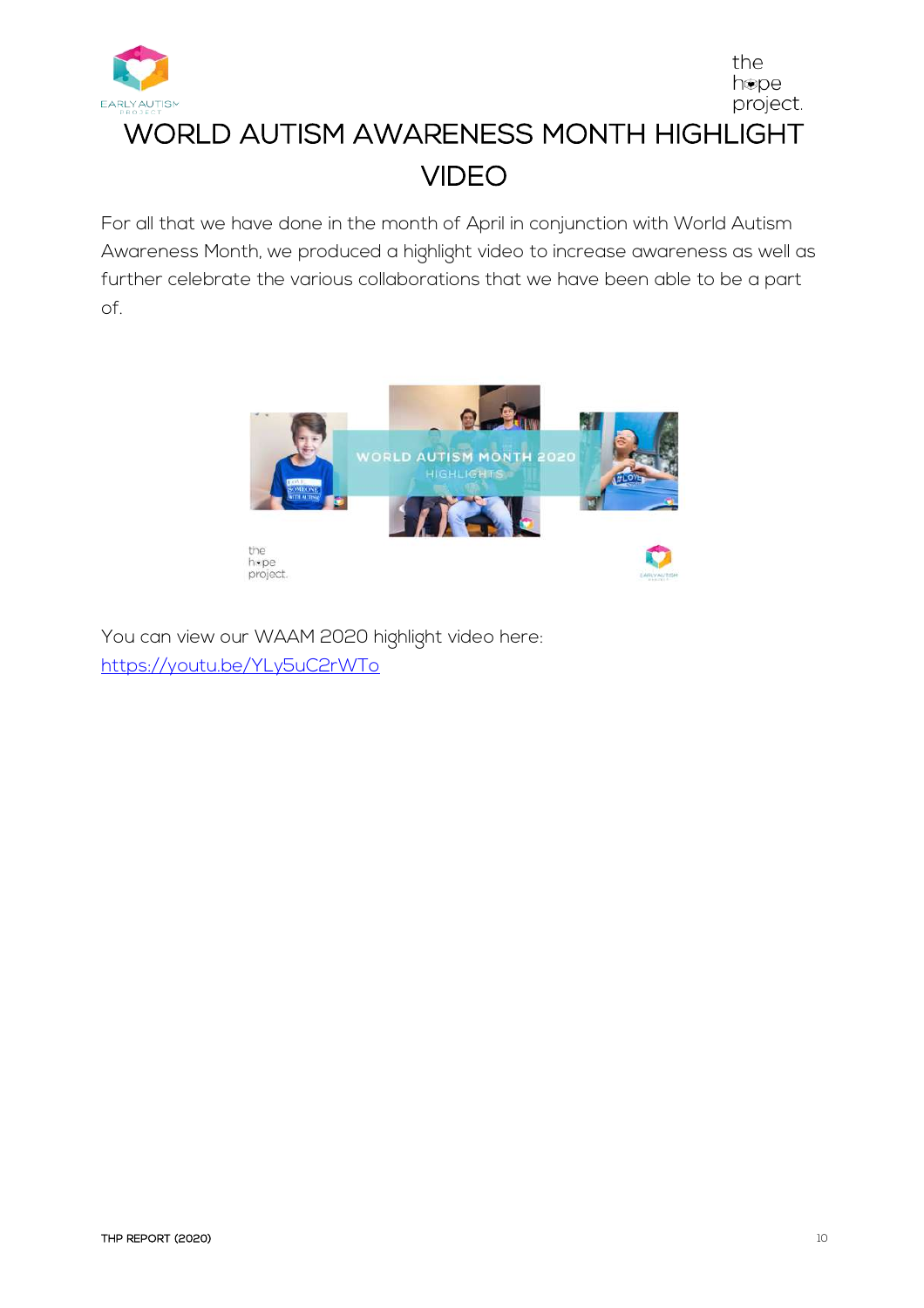



536

# **SERVICES**

# TRAINING AND DEVELOPMENT OF TEACHERS IN PROGRAM PEMULIHAN DALAM KOMUNITI (PPDK)

After a successful training of the teachers in Program Pemulihan Dalam Komuniti (PPDK) Presint 9 from 13th of June 2019 to December 2019, we were graced with more opportunities to train and develop teachers from 5 other PDK centres in Klang Valley. The 5 different centres are:

- 1. PDK Presinct 14
- 2. PDK Titiwangsa
- 3. PDK Sindrom Down
- 4. PDK Permata Hati
- 5. PDK Taman Wahyu

However, with the global health situation in 2020, training sessions were put on hold and resumed in August 2020.

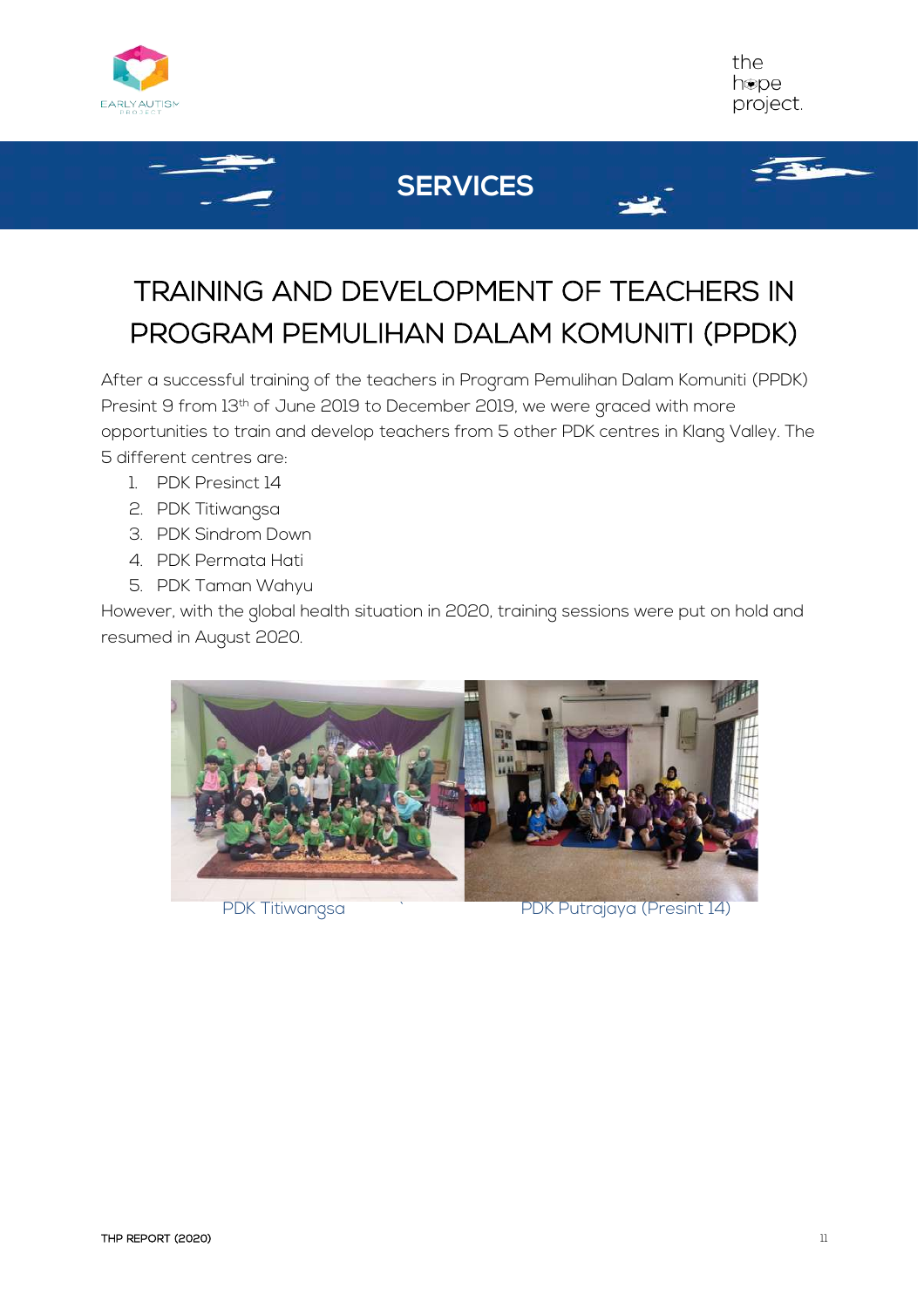

# WAAM 2020 INSTAGRAM LIVE

On top of that, we also went LIVE on Instagram for the first time ever. Throughout the month of April, our director, Jochebed Isaacs alongside with one of our senior supervisors held a total of 5 Instagram lives in order to answer questions and discuss strategies that families can implement in managing challenging behaviours, setting up their homes, as well as teaching children with autism.



 $\mathbf{A}$ 

 $\frac{\text{max}}{\text{max}}$ **Italy** 

SARAH WOO

匹

JOCHEBED ISAACS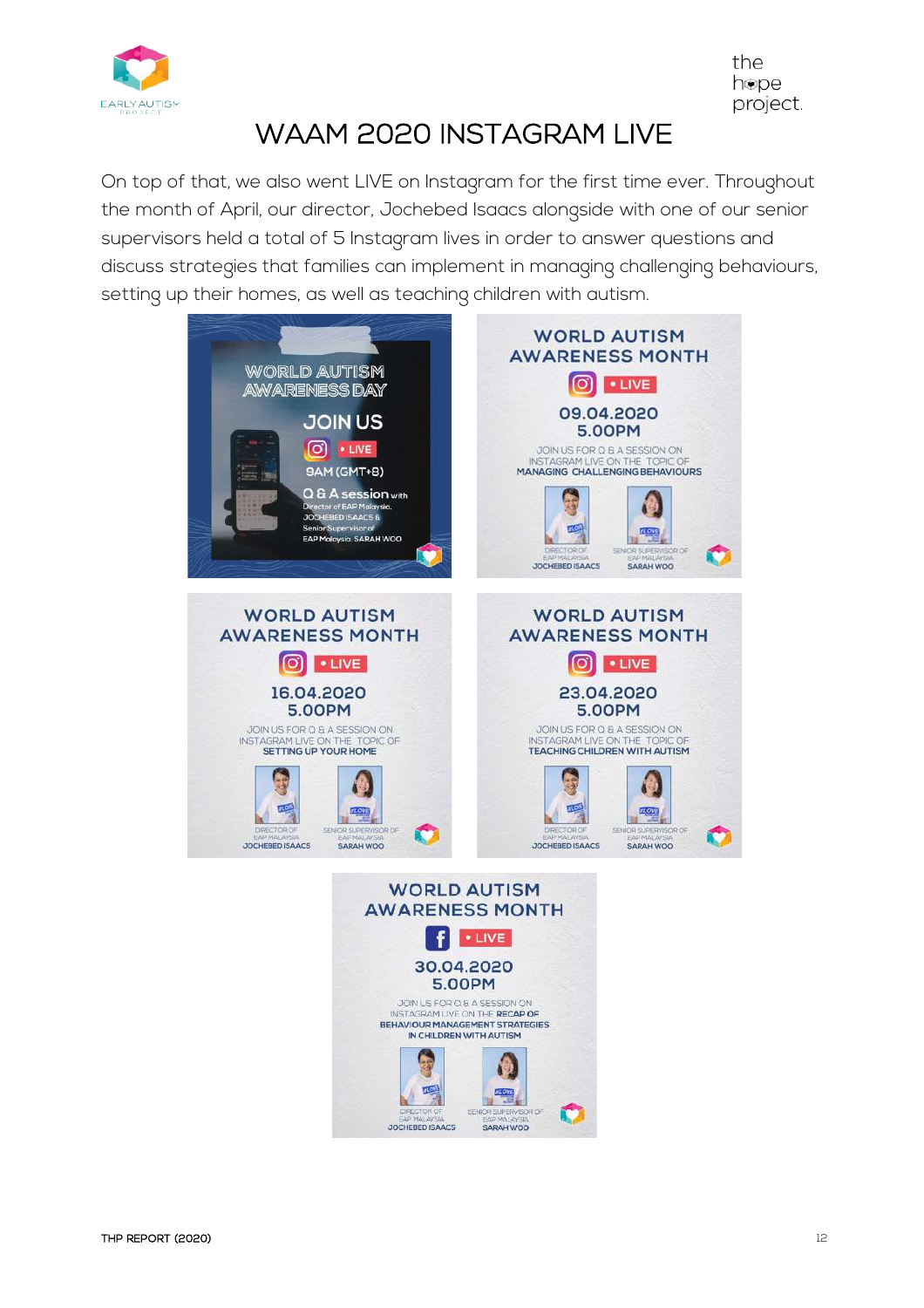

# AUTISM AT HOME WEBINARS

In the 2<sup>nd</sup> half of the year in 2020, our team at The Hope Project reached out to a real-life mom of 4 children, 2 on the autism spectrum while 2 are typically developing. Our director Jochebed Isaacs along with one of EAP's supervisor, Stephanie provided free consultation on how to teach a child with autism at home, managing challenging behaviours, and navigating through puberty. Throughout the three webinars, we provided strategies to help her and followed up with her on the children's progress. It has been an incredible journey with this family and we hope to continue making an impact with more families!



Managing Challenging Behaviours **National Studies Challenging Behaviours** Navigating Through Puberty



Teaching My Child with Autism at Home

The Webinars can be viewed here:

Managing Challenging Behaviours: https://youtu.be/41MyMTKMYRI Navigating Through Puberty: https://youtu.be/9XT3CDPuN74 Teaching My Child with Autism at Home: https://youtu.be/itGJU0kmmvg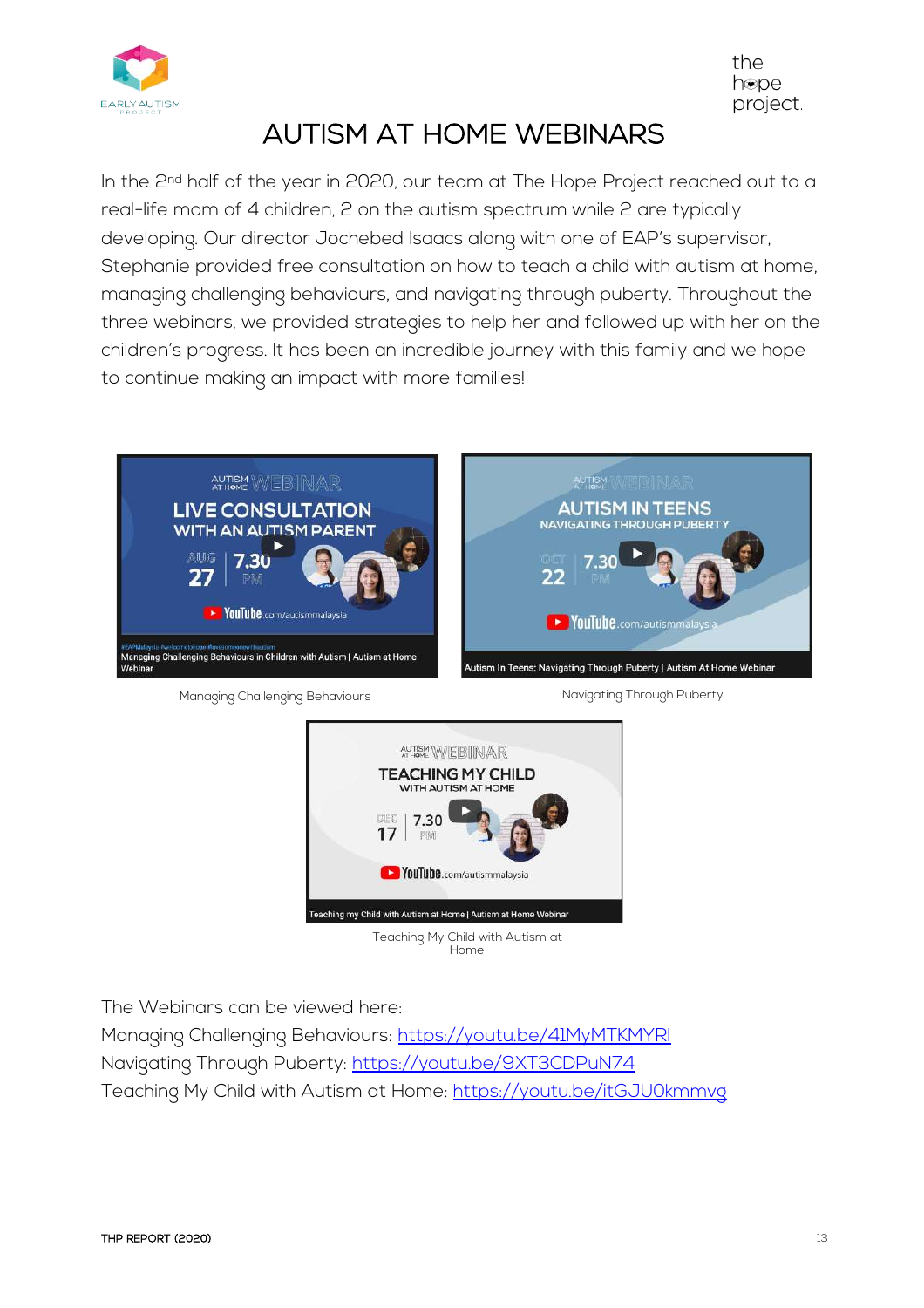

# THP CHRISTMAS OUTREACH

In conjunction with Christmas in 2021 and through the unprecedented year for everyone, all of us at The Hope Project decided to reach out and bless 2 of our previous scholarship families:

- 1. Family of Aaryn and Abrianna
- 2. Family of Ashton

A few of us were able to give both families a surprise delivery of gifts to their front door. It is our heart to hopefully be able to bring smiles to the faces of the children as well as the parents who have continued to remain strong throughout their journey.

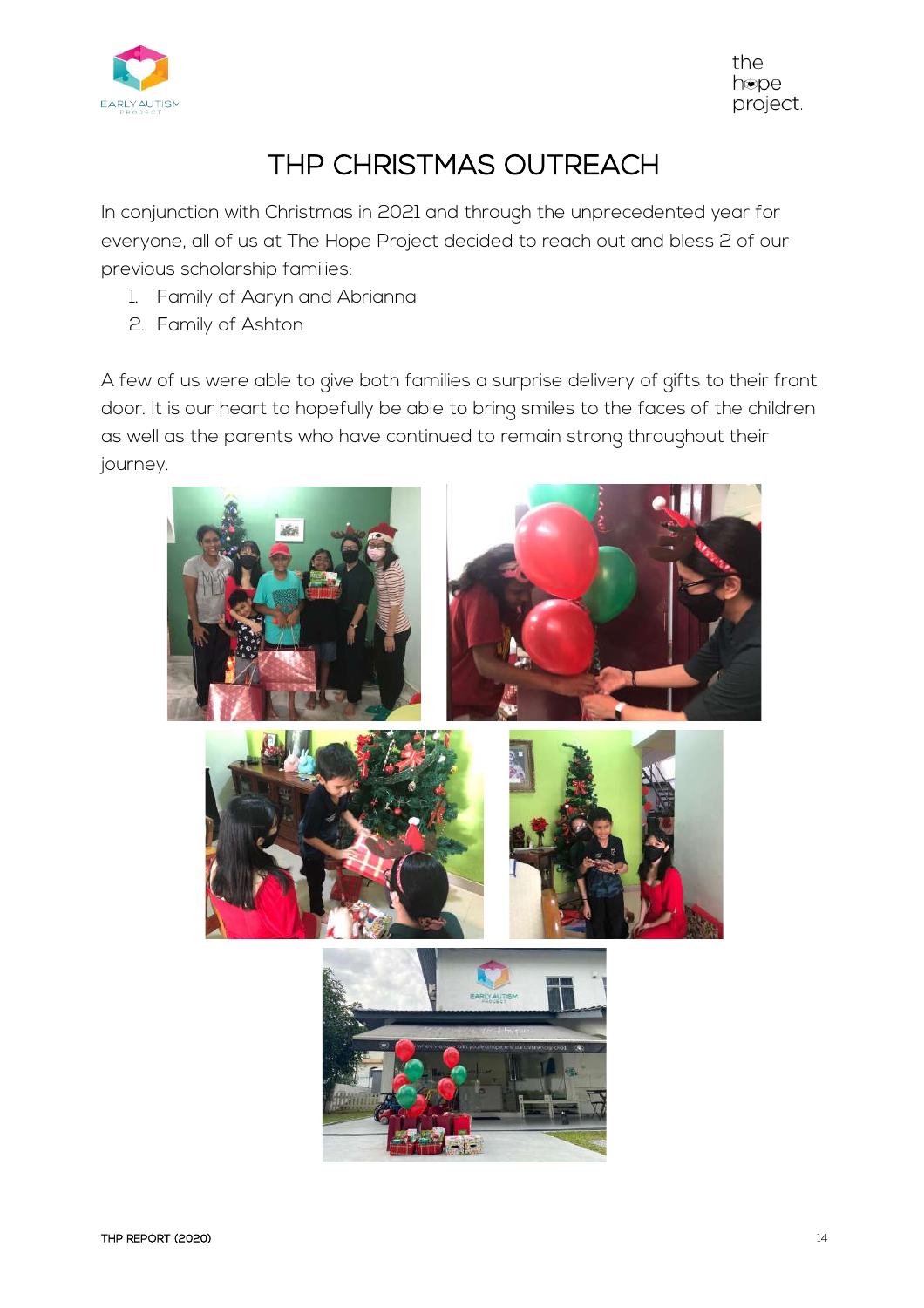



## **RESOURCES**

## AUTISM AT HOME ONLINE RESOURCE PLATFORM

With thanks to previous donors of The Hope Project and as a result of various collaborations, we have had the funding to be able to develop and launch Autism at Home online resource platform! The Autism at Home features a series of interactive courses with videos. The strategies taught in the courses are some of the best strategies utilized by Applied Behavioural Analysis (ABA) professionals all over the world to teach individuals with Autism! 8 months after its launch, the platform has garnered Within eight month of its launch, the platform has garnered 237 sign ups and we have completed the filming of our 8<sup>th</sup> series in the resource.



The Autism at Home trailer video can be viewed here: https://youtu.be/ELIKkB-hymM



THE REPORT (2020) THE REPORT (2020) The Autism at Home website can be accessed here: http://www.autismathome.co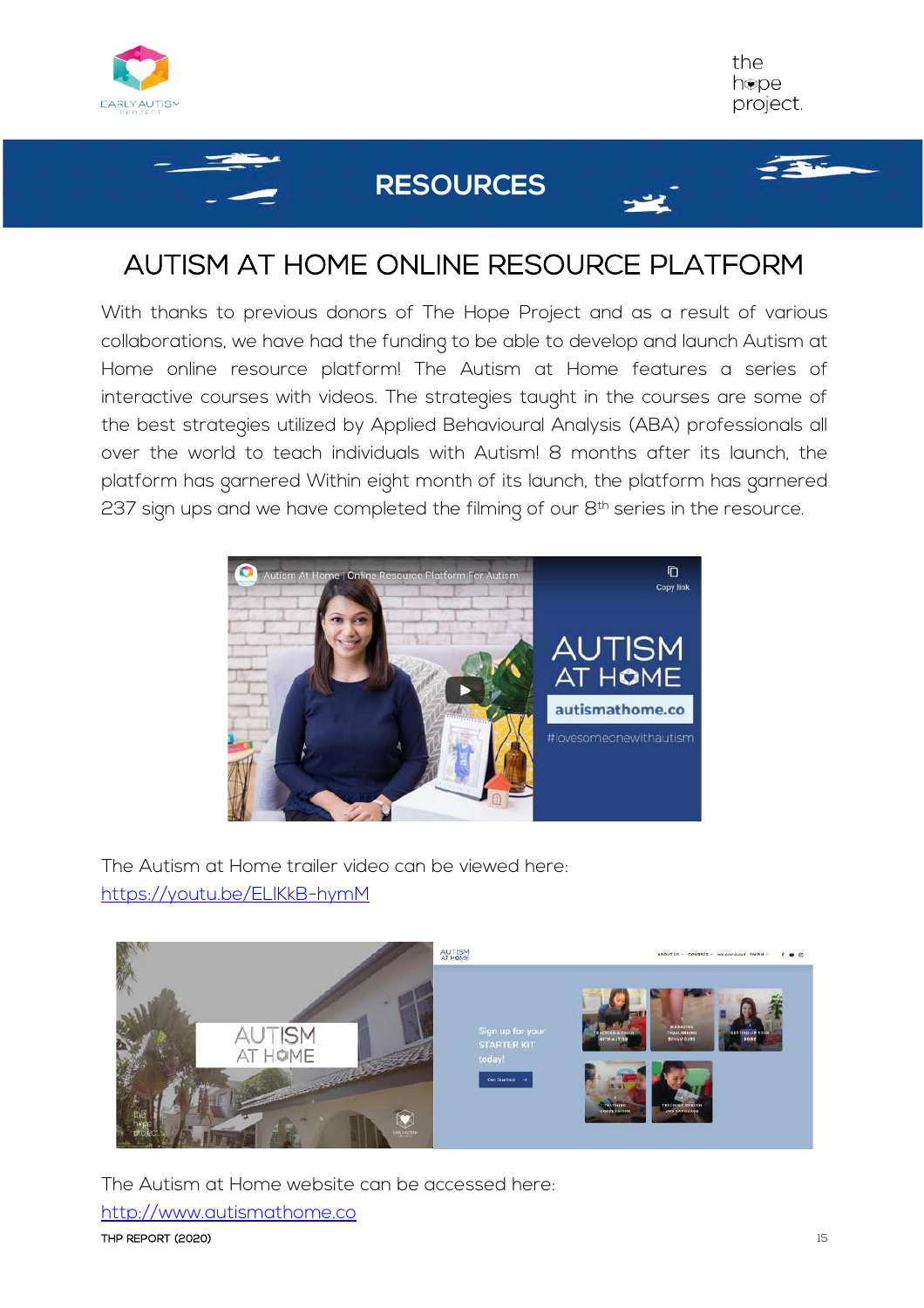

## BLOG RESOURCES

In light of the announcement of the Movement Control Order from the 18th of March to the 31st March 2020, a blog resource on "Support for families with autism coping with COVID-19" was produced to help provide strategies families can apply at home to help the individuals with autism cope with the changes.

|               | Autism Coping With COVID-                                                                                                                                                                                                                                                                                                                                                                                                                                                                                          |
|---------------|--------------------------------------------------------------------------------------------------------------------------------------------------------------------------------------------------------------------------------------------------------------------------------------------------------------------------------------------------------------------------------------------------------------------------------------------------------------------------------------------------------------------|
|               | <b>B-TAP Race: The 41 SE 2000</b>                                                                                                                                                                                                                                                                                                                                                                                                                                                                                  |
| to incidents. | Unit Departure 2019 His says top interpretation the conversion of EUS discouss at COVID-79 Ca Western DI<br>Planty 2020, the Miley Key Point Massive's Office antenness & Concerns Lund Volume New State Relation & 23 at Man in<br>2005 chasting in the eds and service and the final parties in the way interested to address Part business of widths are additionally<br>Restricted European Market silvers and an activity and the position of the control of the control of the project for your distribution |
|               | This policie will find an increasing attraction any doll spale of forms for fields once child with include a better paintings, as analyze in<br>Wart's Bellevigieds trappined and cure thus one of concellent general freeshoot foundation and cultural applications and collect that called news can<br>COVID-19, do information internal the first first term for the second and for a state of the last time of                                                                                                 |
|               | Explaining To Your Child About The Need To Stay Home                                                                                                                                                                                                                                                                                                                                                                                                                                                               |
|               | Historian associated as the properties as that sends of the device and intermediated and details there in the mail may<br>Bright be reading a social story adjusted to user child's least of crafts transition to exhibit disease COVIN 17. Bulliances or personal<br>this two control of the control of the control of the control of the con-                                                                                                                                                                    |
|               | 1. But child recognitions as in Italy passed.<br>"See which would exist a contract of more                                                                                                                                                                                                                                                                                                                                                                                                                         |
|               | Teaching Your Child To Wash Their Hands Property                                                                                                                                                                                                                                                                                                                                                                                                                                                                   |

Throughout the rest of the year in 2020, we have also worked on releasing more blog resources on a variety of topics including festivity-based activities, COVID-19 related resources for both parents and children, tributes to fathers and mothers out there, screen time as well as autism advocacy.

| Should My Child Be Getting?<br>By Life Travel 1, 19449 14, 2010<br>An entert generation stratution technique conservation seasons and handles constant that the first team and team and a lighter                                                                                  | Allaho Lastia 2001<br>constanting the meld when this yiel (with Castel 2020 militar the newbors created apailt on), by plat to bare<br>sent Conter Egg (tiuming for the kids, as we spend Electronic military pres<br>privativas annostrus                                                                                                                                                                                                                                                                              | With Mothers Of Children<br>With Autism<br><b>By GOTTLEY / WALKERS</b>                                                                                                                                                                                                          |
|------------------------------------------------------------------------------------------------------------------------------------------------------------------------------------------------------------------------------------------------------------------------------------|-------------------------------------------------------------------------------------------------------------------------------------------------------------------------------------------------------------------------------------------------------------------------------------------------------------------------------------------------------------------------------------------------------------------------------------------------------------------------------------------------------------------------|---------------------------------------------------------------------------------------------------------------------------------------------------------------------------------------------------------------------------------------------------------------------------------|
| at take tiller. This has for two y process worsted by - have ready when their disable and by be gott to "file ( are the poper of a<br>mapping offices of massive committee on a Million complete the different with active?                                                        | soon, noo ihaaja for Eask 17 moodoos oo han ani ayaan in faraa midaalaan ah dhaalaa ay ah silaa iyo markaada<br>ah A taar ayaf ka tala had ahaan iyoffaa ay chaaly ku taar ah ah ah ah aan ilaa taaraa soo oo ah Come ahana<br>maala                                                                                                                                                                                                                                                                                    | Globburn and state interest of USs anarizate to the back beach fiched in the second dealership by developing the maintenance of a product                                                                                                                                       |
| Age Recommendations.<br>Next by each classification of tegalras this test to interact autority with classical footbilist strength - we which interaction                                                                                                                           |                                                                                                                                                                                                                                                                                                                                                                                                                                                                                                                         | the case and has more to the Section that start that we are endustry and are to more through the ventile. We<br>Infinitely where it the accusto in teacher with an ad the air through worker channels be a polar constraint of<br>Ab                                            |
| participants and proportion of the medicine to paralyze of the based were child, as perceived as from speed<br>The Avenue Acelery of Feelerce tysis previdet pottom is an term or the recommended (except of unstryling). If                                                       |                                                                                                                                                                                                                                                                                                                                                                                                                                                                                                                         | Advertisement for the stage of their set fills at a filter                                                                                                                                                                                                                      |
|                                                                                                                                                                                                                                                                                    |                                                                                                                                                                                                                                                                                                                                                                                                                                                                                                                         |                                                                                                                                                                                                                                                                                 |
| dollar 10 months<br><b>Between 1918 law play</b><br>significantly complete with the fields complete station and condi-                                                                                                                                                             |                                                                                                                                                                                                                                                                                                                                                                                                                                                                                                                         |                                                                                                                                                                                                                                                                                 |
| February 2-3 percy<br>West founds at this any related to the                                                                                                                                                                                                                       |                                                                                                                                                                                                                                                                                                                                                                                                                                                                                                                         |                                                                                                                                                                                                                                                                                 |
| What Are The Effects Of Excessive Screen Time On My Child?<br>Freetomary data train a study by the 1<br>Mobil/States: Practition Les viennet<br>The first painting of the control was cold and his way in this trans-                                                              | Emprison's ESSA<br><b>TIME AND AGAINST AND T</b>                                                                                                                                                                                                                                                                                                                                                                                                                                                                        |                                                                                                                                                                                                                                                                                 |
| * ARE users than it applicant affirms as what real of the literature function for most frameworks as a star<br>* Children and into their factures adaptic line time political connections of participate lines                                                                     | EASTER ACTIVITIES FOR YOUR CHILEREN<br>that we printed the of a righter riding and complete than line Canny in their flutes election and sign                                                                                                                                                                                                                                                                                                                                                                           |                                                                                                                                                                                                                                                                                 |
| The most five spectra the correlation had probation (Webers should be seening interactioned a discipation inflation                                                                                                                                                                | $\label{eq:main} \begin{minipage}[t]{0.9\textwidth} \begin{minipage}[t]{0.9\textwidth} \begin{itemize} \begin{itemize} \begin{itemize} \begin{itemize} \end{itemize} \end{itemize} \end{itemize} \end{itemize} \end{minipage}[t]{0.9\textwidth} \begin{minipage}[t]{0.9\textwidth} \begin{itemize} \end{itemize} \end{minipage}[t]{0.9\textwidth} \begin{minipage}[t]{0.9\textwidth} \begin{itemize} \end{itemize} \end{minipage}[t]{0.9\textwidth} \begin{minipage}[t]{0.9\textwidth} \begin{itemize} \end{itemize} \$ | <b>Hannah</b><br>Henry's a a wester of fees and is married to hor hostwed. Call                                                                                                                                                                                                 |
|                                                                                                                                                                                                                                                                                    |                                                                                                                                                                                                                                                                                                                                                                                                                                                                                                                         |                                                                                                                                                                                                                                                                                 |
| Celebrating Hari Raya In The                                                                                                                                                                                                                                                       | Father's Day Tribute: A Chat                                                                                                                                                                                                                                                                                                                                                                                                                                                                                            | #SafeAtHome Self-Care                                                                                                                                                                                                                                                           |
| New Normal - Raya Kids                                                                                                                                                                                                                                                             | With Fathers Of Children With                                                                                                                                                                                                                                                                                                                                                                                                                                                                                           | <b>Checklist For Parents</b>                                                                                                                                                                                                                                                    |
| Activities                                                                                                                                                                                                                                                                         | Autism                                                                                                                                                                                                                                                                                                                                                                                                                                                                                                                  | <b>AUDIO ASSES</b>                                                                                                                                                                                                                                                              |
| <b>NOTION: HUMIER</b>                                                                                                                                                                                                                                                              | flyDeP Room 11.0000                                                                                                                                                                                                                                                                                                                                                                                                                                                                                                     |                                                                                                                                                                                                                                                                                 |
| With Renades DDVD 19 are to real distribution "was morell" that allows went of our wave of Part, Woosaries VA                                                                                                                                                                      | Fortunes stud 1 offices pat this Generality of existit their discussion for translag ethilities. Manuellal bad for the change of the selection                                                                                                                                                                                                                                                                                                                                                                          | le trape l'insensita, du sociéte bonaries surfats (2010) il peilles. Le rure proble ille tarrent lumps<br>page rechaples son est order prouve de centre i bonaries obres el distrito s la revoltator (line set<br>manifes consi se l                                            |
| contradicts will necessary to differ the professionality. The year with the films to the grammatic CHPCO per tok the moment.<br>Has no vary luminosity to adapt that keep the statement of particular necessary in a small partic                                                  | published as following about the child the composition of the series of the series of up the control of the animal fields a capital<br>player of father has the bloodings and heldslips.                                                                                                                                                                                                                                                                                                                                | No recipio e tratti ma se altitudine e era a di les tradizzata del ste una finale al tenir imposto dura, trazerial<br>Il solat dans la jueva madra a lla i descrita e la seria solata del saturno i the 13 strate di partite.                                                   |
| galaxing designer Starb reconnell Stating models due the end have the collections. The stab system that flow<br>Understand constitutions are also assumed that the thinking this year. Adviced the language was on the required                                                    |                                                                                                                                                                                                                                                                                                                                                                                                                                                                                                                         | 10 #SAFEATHOME SELF-CARE TIPS                                                                                                                                                                                                                                                   |
| The Back-Sath Pick Exclusive attends any published by make departments the Report in interest source                                                                                                                                                                               |                                                                                                                                                                                                                                                                                                                                                                                                                                                                                                                         | 1. GET AN EARLY N (GHT)                                                                                                                                                                                                                                                         |
| Arts and Crafts<br>Art card of allow achieves are a presidents and historical and several way over child's creatures and the environmental historical agent of<br>and build arts more stablished at                                                                                |                                                                                                                                                                                                                                                                                                                                                                                                                                                                                                                         | A gain spherior contact temperature and constructions your probability during the text framework fluctuation co<br>History: If telephone in the yell part of our media, we encourage through team that being to be look 12 minute<br>and an expectedly pressured for periodical |
| <b>I. Hari Raya Colouring</b>                                                                                                                                                                                                                                                      |                                                                                                                                                                                                                                                                                                                                                                                                                                                                                                                         | <b>L. STAY AVBRATED</b>                                                                                                                                                                                                                                                         |
| 何 白白 国                                                                                                                                                                                                                                                                             |                                                                                                                                                                                                                                                                                                                                                                                                                                                                                                                         | and muscle arises, promotes prigran Artisas Arphices, healthy goal<br>fract glassing site, and plastings mood<br>Hay hydrotectivem and that southing the me<br>memberi in digitatan tihantan a dagi besarra ia sai ten sebuah sati                                              |
|                                                                                                                                                                                                                                                                                    | strek<br>Lohe to a futbol of three bookline children, and a reamed to furnite                                                                                                                                                                                                                                                                                                                                                                                                                                           | caracter solicità non                                                                                                                                                                                                                                                           |
|                                                                                                                                                                                                                                                                                    |                                                                                                                                                                                                                                                                                                                                                                                                                                                                                                                         | 2. HEENE A VWEAT<br>ally below of teamers. There were a stress association                                                                                                                                                                                                      |
| A Conversation About                                                                                                                                                                                                                                                               | Deepavali Fun-At-Home                                                                                                                                                                                                                                                                                                                                                                                                                                                                                                   | Celebrating Christmas At                                                                                                                                                                                                                                                        |
| Acceptance                                                                                                                                                                                                                                                                         | <b>Activities For Kids</b>                                                                                                                                                                                                                                                                                                                                                                                                                                                                                              | Home-Activities For Kids                                                                                                                                                                                                                                                        |
| <b>Bird has president</b>                                                                                                                                                                                                                                                          | Automatical Concentration of the Automatical                                                                                                                                                                                                                                                                                                                                                                                                                                                                            | ing four lines. If there were \$1.000.                                                                                                                                                                                                                                          |
| We are pleased about what in haspening by the world and our finance power to the pergilin amount that high                                                                                                                                                                         |                                                                                                                                                                                                                                                                                                                                                                                                                                                                                                                         |                                                                                                                                                                                                                                                                                 |
| it des par françaises, aussi et des auteurs Casiner Paul Auchenveller acréée par le série de vezas y l'esse rapres par<br>et de la série de la mentière résulte. This prince française fois par le compt et par le son en univers                                                  | to Hangois attend be list wear of the products on \$4.000 pm (CD), a Haroft has their and fully to the law menoment of<br>June and writingly out come furthing, unleasing a neuron meet intra-Countinum Movement Countrinum 8.2-8.<br>It the introduce Coast & Shower in third colors as stand.                                                                                                                                                                                                                         | "We the second in the Julia."<br>e of the unar subsequent aloget his involving and do<br>I restricted that Christian is just a coverfrom the                                                                                                                                    |
| <b><i><u><u>Adamskuud</u></u></i></b>                                                                                                                                                                                                                                              | this begins and controller compacts in their profession of Corel (1) can obtain a simulated in the state of th<br>Geological Stephen Realty is a completely behind to provide a state of the state of the RPS entropy better of<br>G                                                                                                                                                                                                                                                                                    | That general increasing animal $\lambda$ is a Conserver again the event respect source of the spin the boundary of the continuum containing the continuum containing of the containing of the containing of the containing of the                                               |
| We have all \$37 Millions in earthy she World Automobile Awareness Mount aroundly to advance the property and revisions of<br>and colours with auditorial and wickeling and contractions, its advicence of his last discussion by last history and contract of the contract of the | The new matrix) and live real take more creative and longarize it this nay while plannies does symble the pandomic, the<br>column of the Unema of the fundations will be one that is to a high act considered tamin fundit:                                                                                                                                                                                                                                                                                             |                                                                                                                                                                                                                                                                                 |
| el una schiedad las antes, speciale e mendidadella una sella effecta una costa al una segundaria e per a control de la control de la control de la control de la control de la control de la control de la control de la cont                                                      | Check out service from and colour that sources and dip with sensitive and class underlinear throws and of spherical of lights in the characteristic lights<br>of Brazzent brighter up there seemed after the and if worked are there with booth and business                                                                                                                                                                                                                                                            |                                                                                                                                                                                                                                                                                 |
|                                                                                                                                                                                                                                                                                    |                                                                                                                                                                                                                                                                                                                                                                                                                                                                                                                         |                                                                                                                                                                                                                                                                                 |
| Why Acceptance Matters<br>historica tu uradita posuli calcini. Pometa vasti et tosi patriag transpirevali anno sigloso a tua i rigiti nadat, si the<br>podertangages ora can sale sa franceschulare the commanders with divingata razori. In the declering                         | Arts and Crafts Artivities<br>Arts and Listbuard Michigan any produced consideration of the state of the second and article in the article agents                                                                                                                                                                                                                                                                                                                                                                       |                                                                                                                                                                                                                                                                                 |
| chronio.ductory Ole Hyddin measure. The talka ad all would be these sease twices and it class bling that insurance anyon when I has<br>contract and start and an analysis are too real at later than                                                                               | and an interaction of the position and loved by a public products respective a set form and distance and products in an area<br>I. Despowali Decreation                                                                                                                                                                                                                                                                                                                                                                 |                                                                                                                                                                                                                                                                                 |
| The presented togeth by the contraction of the presentation respectively controlled in a third with second spectrum of the contraction of the contraction of the contraction of the contraction of the contraction of the con                                                      |                                                                                                                                                                                                                                                                                                                                                                                                                                                                                                                         |                                                                                                                                                                                                                                                                                 |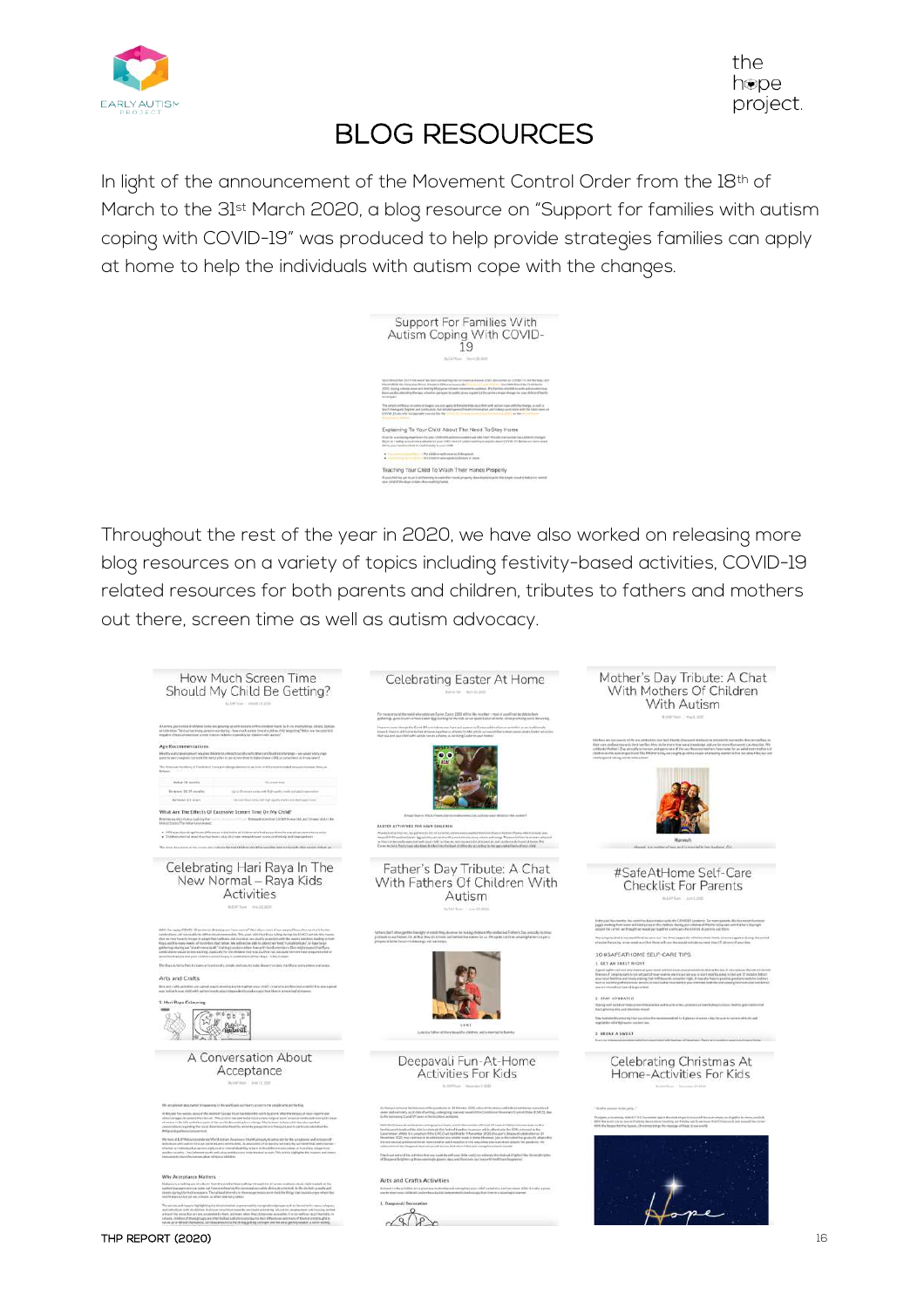

The resources can be accessed here: Support for Families with Autism coping with COVID-19: https://autismmalaysia.com/2020/03/support-for-families-with-autism-coping-withcovid-19/

How much screen time should my child be getting: https://autismmalaysia.com/2019/03/how-much-screen-time-should-my-child-begetting/

Celebrating Easter at Home:

https://autismmalaysia.com/2019/03/how-much-screen-time-should-my-child-begetting/

Mother's day Tribute: https://autismmalaysia.com/2020/05/mothers-day-tribute/

Celebrating Hari Raya in The New Normal – Raya Kids Activities: https://autismmalaysia.com/2020/05/celebrating-hari-raya-in-the-new-normal/

Father's Day Tribute: A Chat with Father of Children with Autism: https://autismmalaysia.com/2020/06/fathers-day-tribute-a-chat-with-fathers-ofchildren-with-autism/

#Safeathome Self-Care Checklist for Parents: https://autismmalaysia.com/2020/06/safeathome-self-care-checklist-for-parents/

A Conversation about Acceptance: https://autismmalaysia.com/2020/06/a-conversation-about-acceptance/

Deepavali Fun-at-Home Activities for Kids: https://autismmalaysia.com/2020/11/deepavali-fun-at-home-activities-for-kids/

Celebrating Christmas at Home - Activities for Kids: https://autismmalaysia.com/2020/12/celebrating-christmas-at-home-activities-for-kids/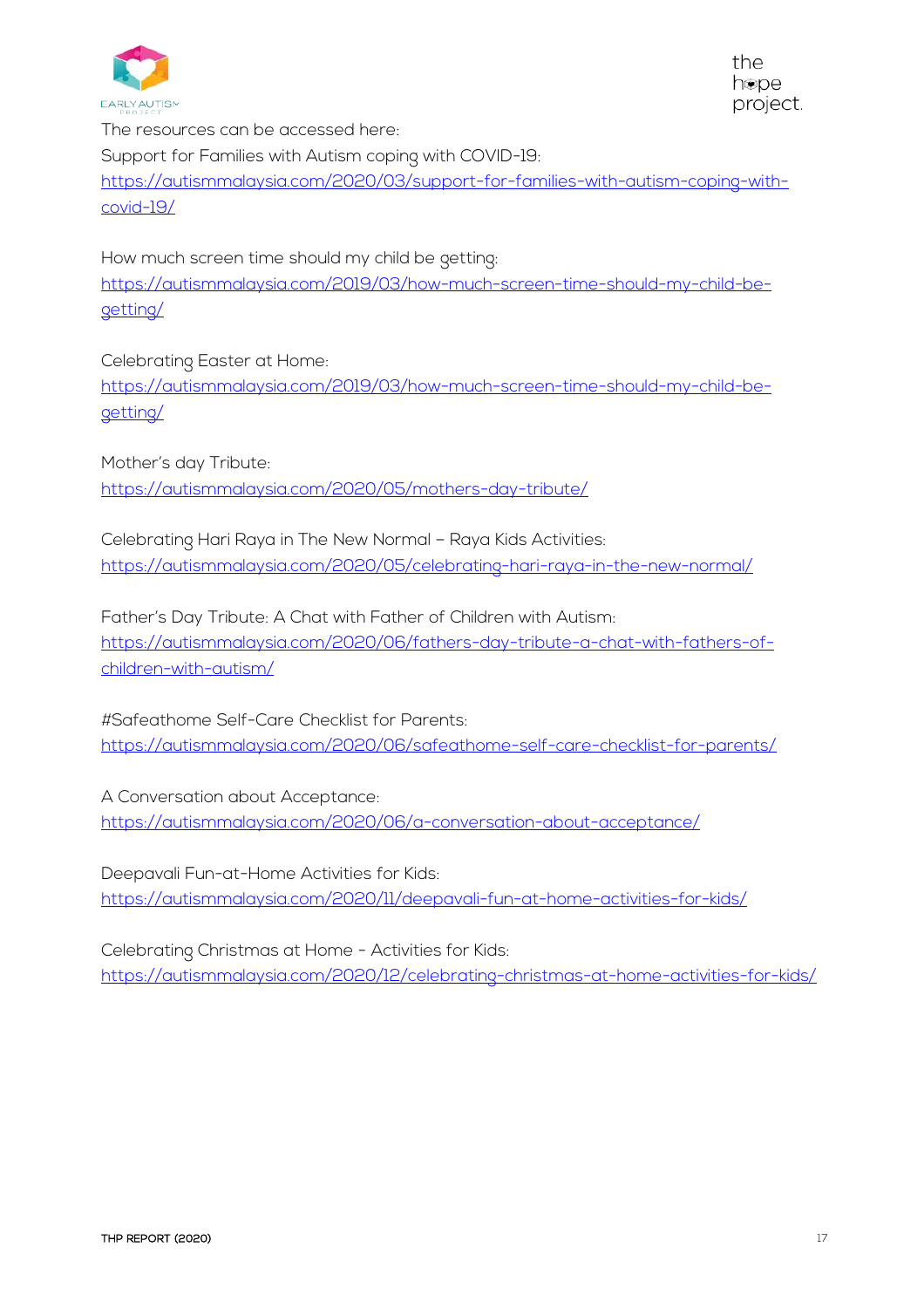



#### **ADDITIONAL**



## LAUNCH OF MERCHANDISE

This year for World Autism Awareness Month, we launched a new line of #lovesomeonewithautism merchandise! This year, we kickstarted our first ever online store at https://autismmalaysia.com/store/ ! As we sold our new line of merchandise, we also continued to sell our 2019 merchandise at a sale price!

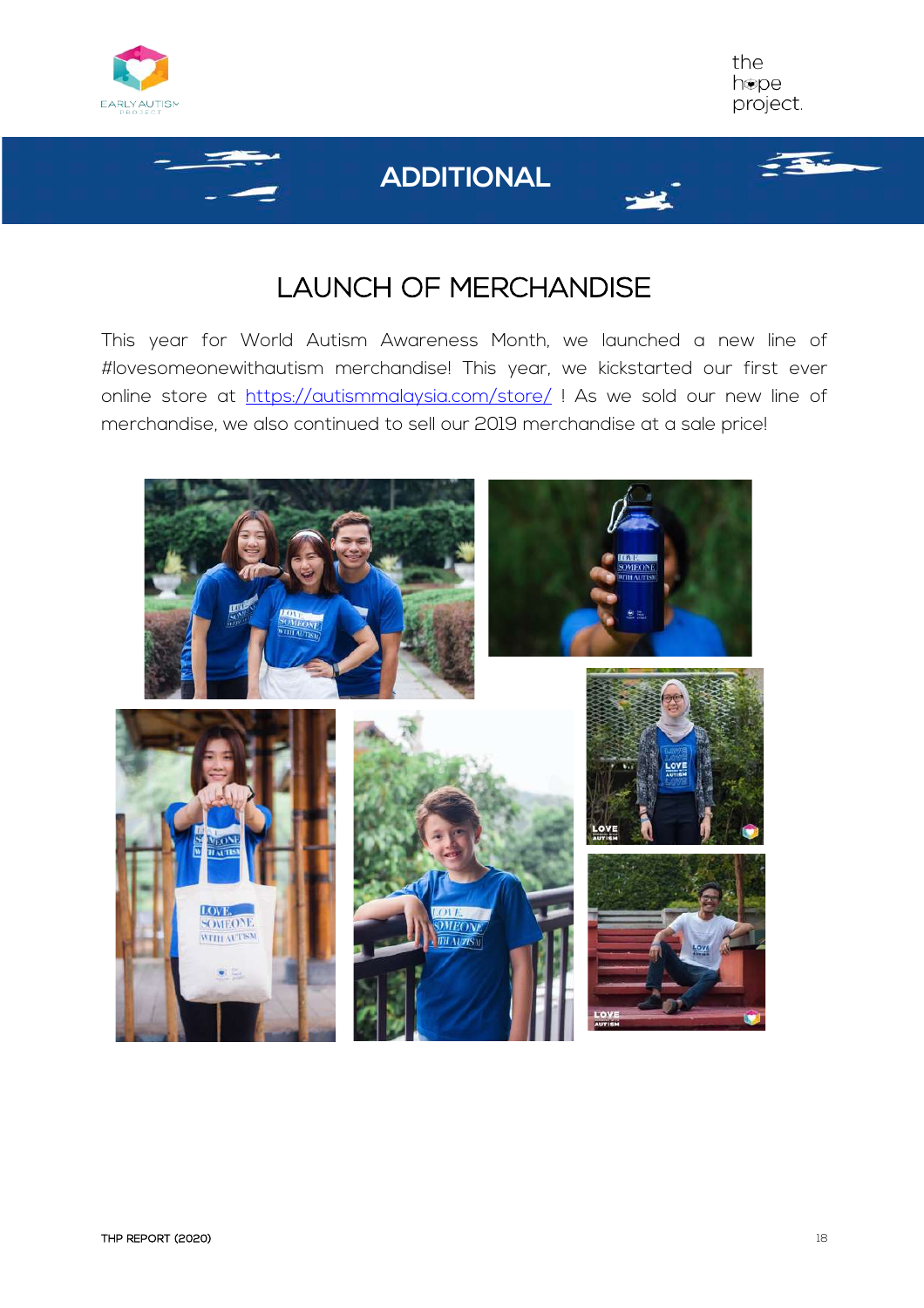

l

#### **FUNDRAISING & FINANCES**

# PARTNERSHIP WITH BOOST APP, AXIATA DIGITAL

The Hope Project continued our partnership with Boost in order to raise funds for The Hope Project. We were given the opportunity to continue being included into their list of non-profit organisations where The Hope Project can receive donations from their users.

In conjunction with World Autism Awareness Month as well as the Ramadhan month, Boost has in kind offered to set up a Boost Mission with The Hope Project in order to encourage more members of the public to donate to The Hope Project. Users of Boost e-wallet can participate in the mission to donate a minimum of RM10 in support of our efforts at The Hope Project and in return, they were rewarded with coins in their e-wallet. Throughout the year, we have managed to raise a total of RM16,715 to support The Hope Project's efforts.



the h⊛pe project.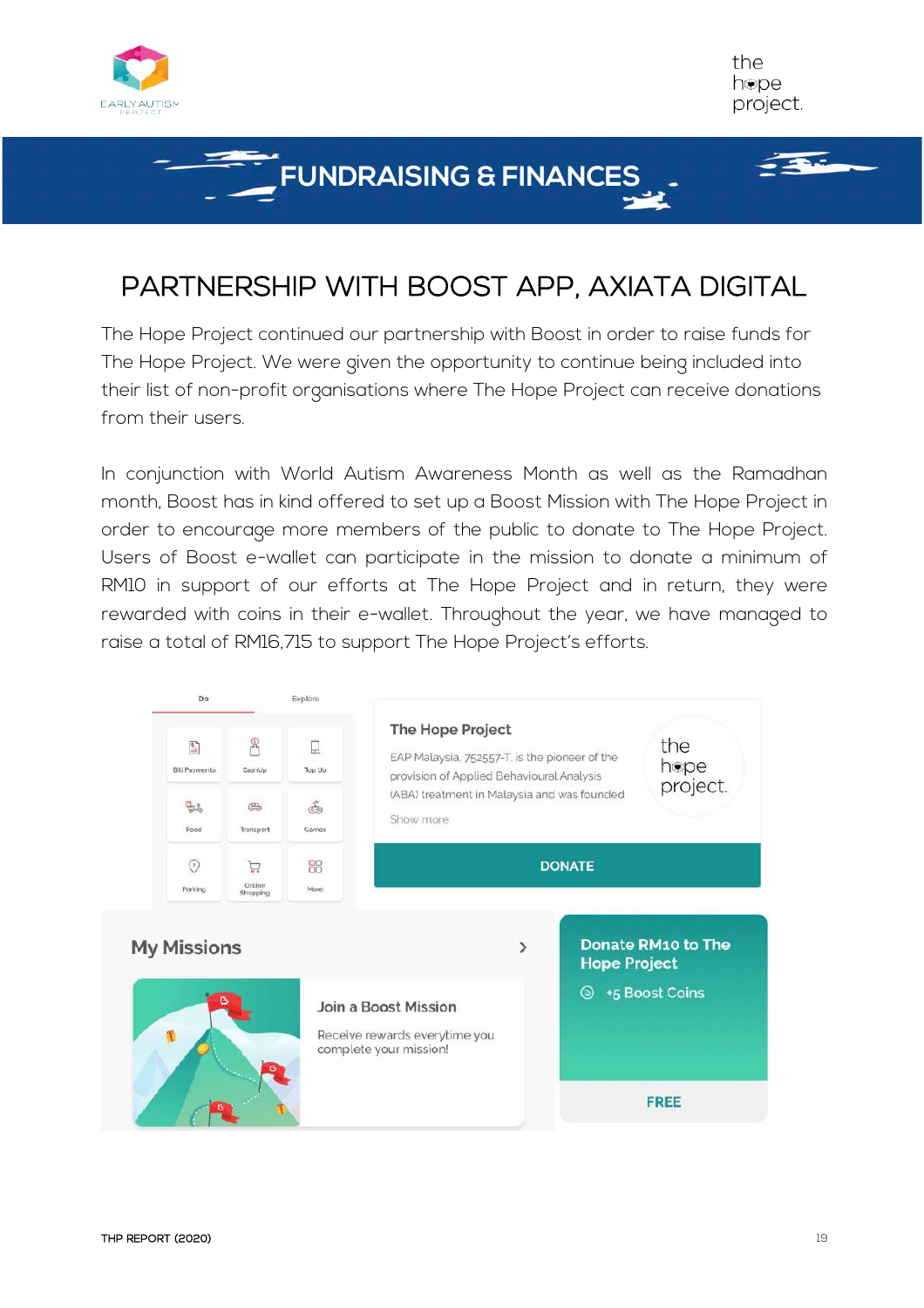

#### the h⊛pe project. ADAM'S AUTISM AWARENESS AQUATHLON

Throughout the end of 2019 and the beginning of 2020, we have had the privilege to work with Adam on an aquathlon he organised as his high school project.

His project aimed to raise funds for The Hope Project in support of The Hope Project's efforts to raise awareness. Throughout his project, he ran and swam a staggering, 400km and raised almost RM6000 in support of all our efforts! He kept a record of his progress and even did a presentation for his school mates. We could not be more proud to be a part of this project with Adam.



# **CONTRIBUTIONS**

Throughout 2020 and together with various partners, we successfully raised RM 28,785.79 in efforts to continue The Hope Project's efforts in making world class services accessible to all.

All funds raised goes to support The Hope Project's efforts in campaigns, development of resources and provision of services for the future. We would like to extend our utmost gratitude towards all organisations and individuals who have contributed to the above funds.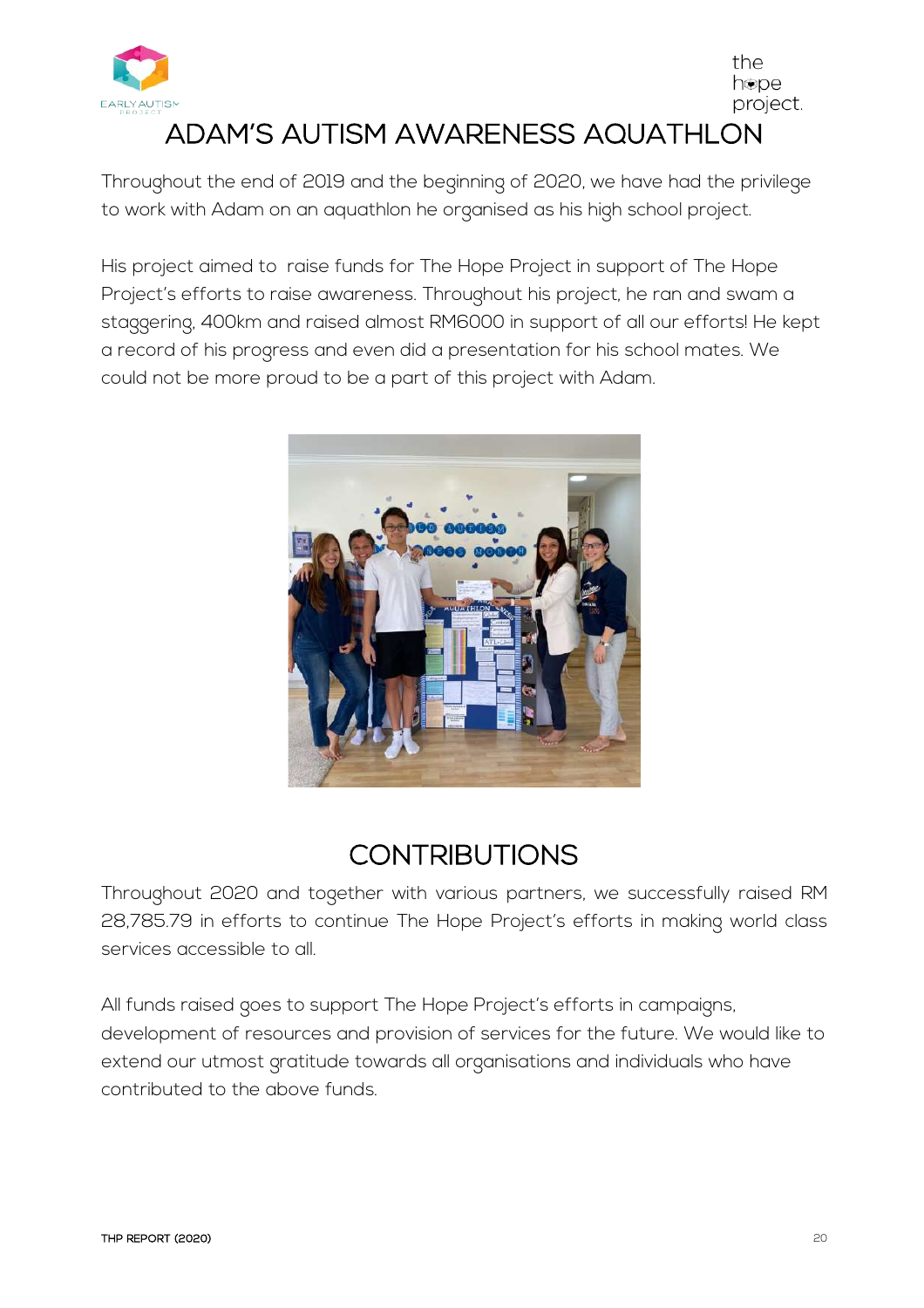

# **MOVING FORWARD**



Awareness about accurate diagnosis and treatment

Implementation of national standards in the field of autism



Increased access to research-proven, effective therapy

In line with The Hope Project's core objectives, initiatives for 2020 were focused towards achieving the goals through our outreach efforts in campaigns, services and resources outlined above. As we move forward into 2021, our passion and determination will continue to be guided by our vision to make world class services accessible to all. The table below shows our upcoming events and plans for 2021:

#### **TRAINING AND DEVELOPMENT OF NASOM TEACHERS**

Along with the goal of making national impact by reaching out to more individuals with Autism in the B40 and M40 communities, we are also partnering up with NASOM to strengthen their teachers in order to aid their students to achieve more.

#### **AUTISM AT HOME RESOURCE PLATFORM**

Moving forward in resources, we will continue to develop and build the resources within Autism at Home by adding more lessons and units of learning for the public to access.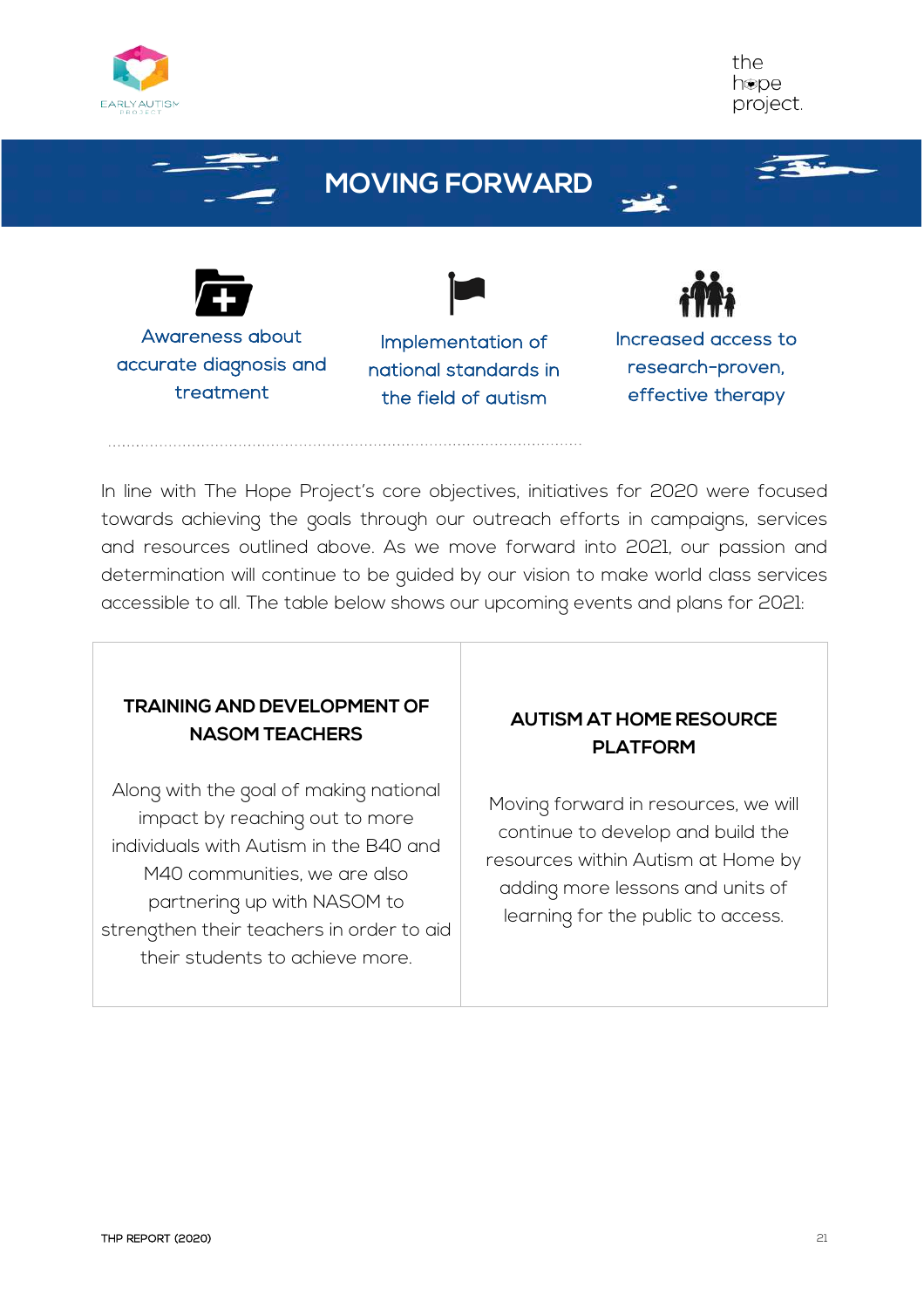

#### **WORLD AUTISM AWARENESS MONTH 2021 CAMPAIGN**

As the month of April 2021 approaches, we will continue our efforts in raising awareness and acceptance through our 'Kindness Starts with Me' campaign, online social media campaigns, public presentations, trainings, and workshops.

#### **CONTINUED TRAINING OF MORE PDK TEACHERS**

With the recent partnership with both Ministry of Education and PPDK, we want to continue to strengthen the partnership as well as make national impact through various solutions discussed such as fine-tuning of special education training for teachers in public schools as well as implementation of training for teachers in PPDK centres.

#### **TRAINING AND DEVELOPMENT OF TEACH FOR MALAYSIA FELLOWS**

In hopes to reach out to more B40 communities, we are partnering with Teach For Malaysia to train their fellows in managing children with special needs in schools as the fellows take their role as school teachers in various states across Malaysia.

#### **TRAINING OF HOSPITAL TUN AZIZAH KL'S EMERGENCY DEPARTMENT**

As 2021 approaches, we will also be working together with Hospital Tun Azizah KL in the training of their emergency department staff. The training will help prepare them to respond more effectively towards individuals with special needs, ensuring a more thorough support.

We look forward to making more impact in 2021 through all efforts in raising awareness and acceptance, providing services and developing resources. All fund raising efforts will also continue in 2021 in order to support the three outreach methods.